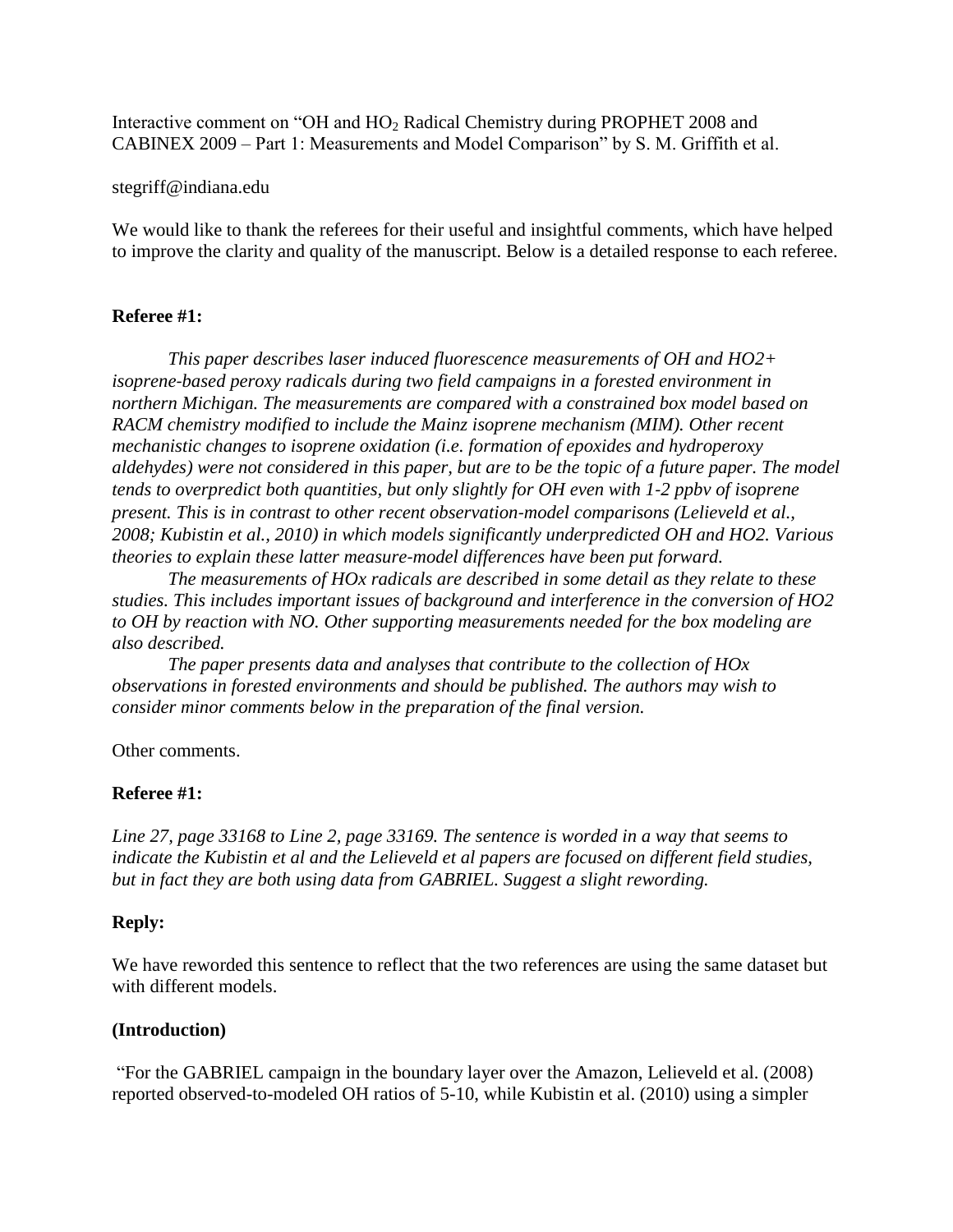photochemical box model reported observed-to-modeled OH and  $HO<sub>2</sub>$  ratios of approximately12 and 4, respectively."

# **Referee #1:**

*Discussion of background, page 33172. Spectral interferences are discussed, but the recent reported issue of a difference between spectral background (off‐line tuning) and chemical background (addition of an OH scavenger) is not discussed here (although mentioned at the bottom of page 33174, top of page 33175). I do see that it is discussed in detail on page 33183. Suggest at least a sentence or two here indicating the approach and that it will be discussed later.*

# **Reply:**

We have added a sentence indicating that the chemical modulation technique was occasionally used and will be discussed later, as suggested.

# **(Sec. 2.1)**

"Although most of the OH measurements during PROPHET 2008 and CABINEX 2009 employed the spectral modulation technique described above, an alternative chemical modulation technique was occasionally used to test for unknown interferences and is discussed in Sec. 2.2."

### **Referee #1:**

*Bottom of page 33172 to Top of page 33173. Would be worth a sentence to indicate what happens to RO2 radicals (also discussed later – page 33175) when exposed to NO in the sampling cell.*

### **Reply:**

We added a sentence indicating that discussion of the  $HO<sub>2</sub>$  interference is in a later section.

### **(Sec. 2.1)**

"Interferences from organic peroxy radicals during the  $HO<sub>2</sub>$  measurements are discussed in Sec.  $2.3."$ 

# **Referee #1:**

*Lines 20‐25, page 33173. Detection limits are given, but how about overall uncertainties that include all of the terms associated with deriving a radical concentration (calibration, counting statistics, laser power measurement, etc.). This is important when comparing the measurements*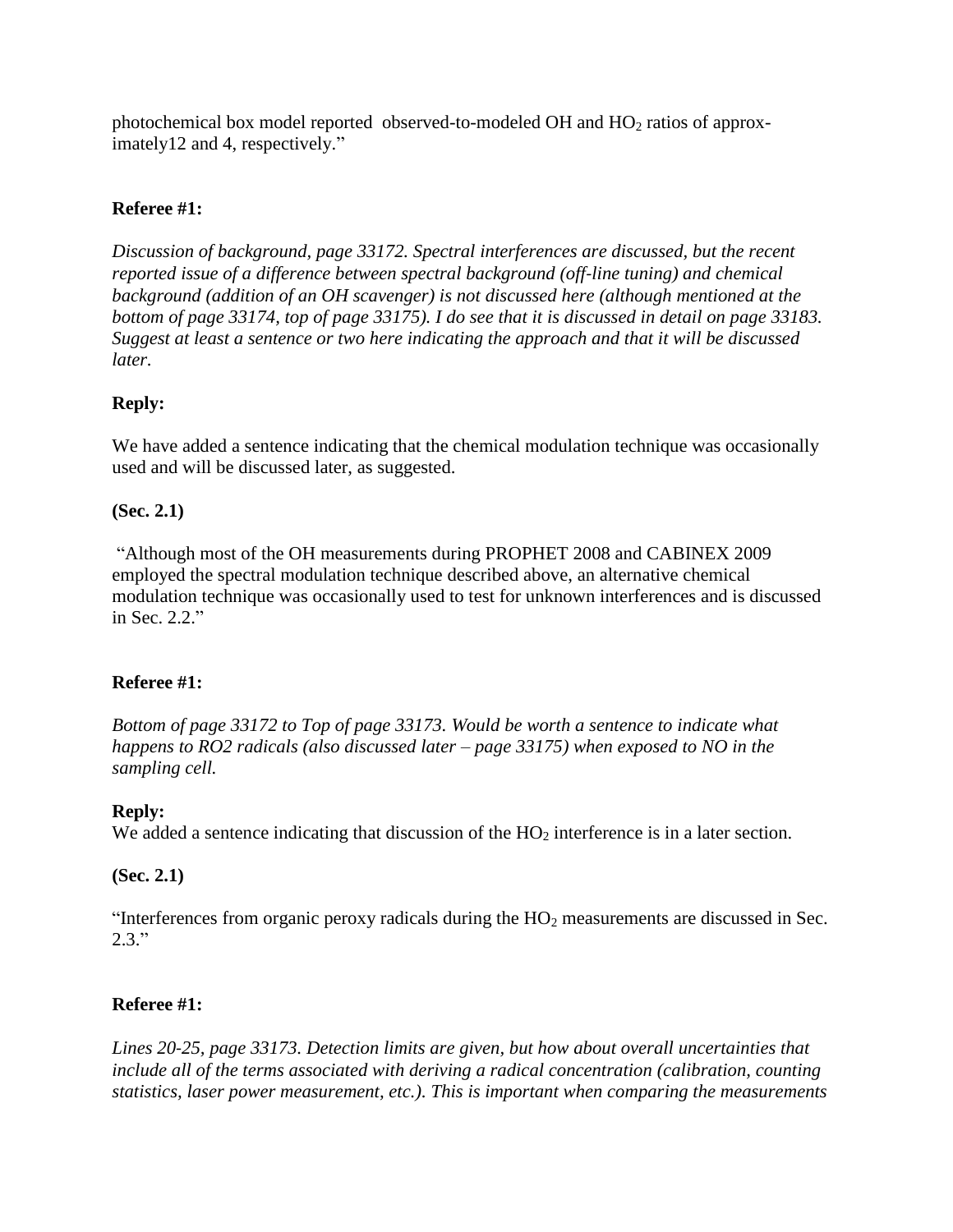*with the box model (for which you do describe uncertainties later). I see that it is mentioned in the Figure 5 caption, but a mention in the text would be good.*

### **Reply:**

We have added a statement about the overall calibration uncertainty, and have included references that describe in more detail the factors influencing the overall uncertainty of the instrument.

# **(Sec. 2.2)**

"The calibration accuracies (1  $\sigma$ ) are  $\pm 20\%$  for OH and HO2 using the water photolysis calibration technique. Additional information regarding the overall uncertainty of the instrument and calibration method can be found in Dusanter et al. (2008; 2009)."

# **Referee #1:**

*Discussion of peroxy radical "interference", Page 33176 and supplement. Is it possible that the degree with which the FAGE instrument is sensitive to RO2 depends on factors such as sampling cell pressure, time from NO addition to fluorescence measurement, NO concentration, or other factors? This could complicate the measure‐model comparisons. Suggest at least briefly discussing the possibility. One item that would help the reader understand the importance of this issue is showing modeled HO2 in Figure S5 (I do see that it is Figure 5). One could argue that the "interference" changes with time from 0 up to including all of the ISOP peroxy radical.*

### **Reply:**

As indicated by the referee, the  $HO<sub>2</sub>$  interference from organic peroxy radicals in the IU-FAGE instrument is somewhat sensitive to sampling cell pressure, NO concentration, and sampling inlet, but these conditions did not change during the campaigns. We have calibrated the interference in the laboratory replicating the instrumental conditions for each campaign.

We have added clarification that  $HO<sub>2</sub>$  interference measurements were performed under the field conditions during PROPHET 2008 and CABINEX 2009.

### **(Sec. 2.3)**

"Calibrations of this interference in the IU-FAGE instrument under the instrumental conditions used during PROPHET 2008 and CABINEX 2009 (inlet size, cell pressure, and NO concentration) indicates that…."

# **Referee #1:**

*Discussion of model, page 33177. The model is well described. Has it been compared with other models? If measure‐model ratios are to be discussed from different studies, and with different*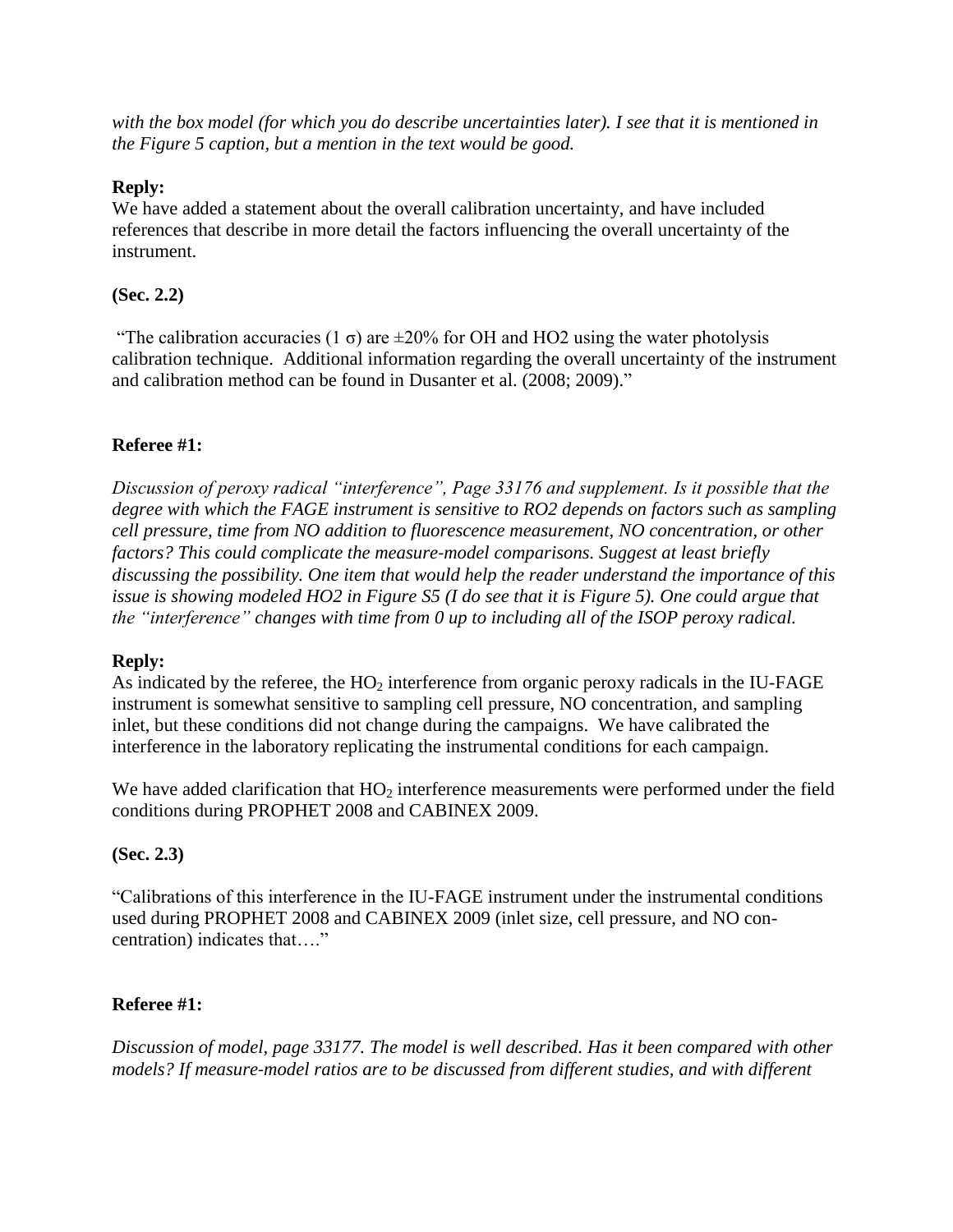*models (e.g. GABRIEL), then some connection between the studies is critical. The statements that RO2+RO2 chemistry may not be complete in RACM is of concern in this regard, although typically these reactions are not major loss routes for RO2.*

# **Reply:**

Unfortunately the present model has not been compared to the results from similar models as suggested by the reviewer. Such a comparison is beyond the scope of this paper, but would be important in the future. We have expanded a statement in the discussion section clarifying that the present model has not been rigorously compared to the models used in other studies, which may have differences in their chemical mechanism and model implementation.

# **(Sec. 4.1)**

"In contrast to these previous studies, the campaign median measurements of OH from CABINEX 2009 are in good agreement with the model predictions where median peak isoprene mixing ratios were between 1-2 ppbv (Figures 6 and 7). Many of these previous studies found that the discrepancy between the measured and modeled concentration of OH increased with increasing mixing ratios of isoprene (Ren et al., 2008; Kubistin et al., 2010). Although the models used in these studies may have differences in their chemical mechanism (Tan et al., 2001; Kanaya et al., 2007; Lu et al., 2012), or fundamental differences in the implementation of their model (Lelieveld et al., 2008; Pugh et al., 2010), and have not been compared to the present model, an analysis of the CABINEX observed to model OH ratio (Figure S7) do not reveal a significant dependence on the isoprene mixing ratio, although the precision of the correlation is poor due to the poor precision of the OH measurements.

### **Referee #1:**

*Measure‐model OH and HO2\* comparison, page 33180. It is not clear from the text or examination of Figure 5 that measured HO2\* is overpredicted by the model. It depends on whether you are comparing to modeled HO2 or modeled HO2 + ISOP (see earlier comment).*

### **Reply:**

We have added a statement in this section to clarify that the IU-FAGE instrument does efficiently detect isoprene-based peroxy radicals in addition to  $HO<sub>2</sub>$  during both campaigns, and that the measurements are best compared to the modeled sum of HO2+ISOP rather than just HO2.

### **(Sec. 4.2)**

"As discussed above (Sec. 2.3), laboratory calibrations have shown that approximately 90% of isoprene-based peroxy radicals are detected by the IU-FAGE instrument in addition to  $HO<sub>2</sub>$ under the instrumental configurations during PROPHET 2008 and CABINEX 2009. Because the model predicts that isoprene-based peroxy radicals comprise approximately 80% of the total  $RO<sub>2</sub>$  radical pool in this environment, isoprene-based peroxy radicals are the dominant species contributing to the  $HO<sub>2</sub>$  interference in these measurements."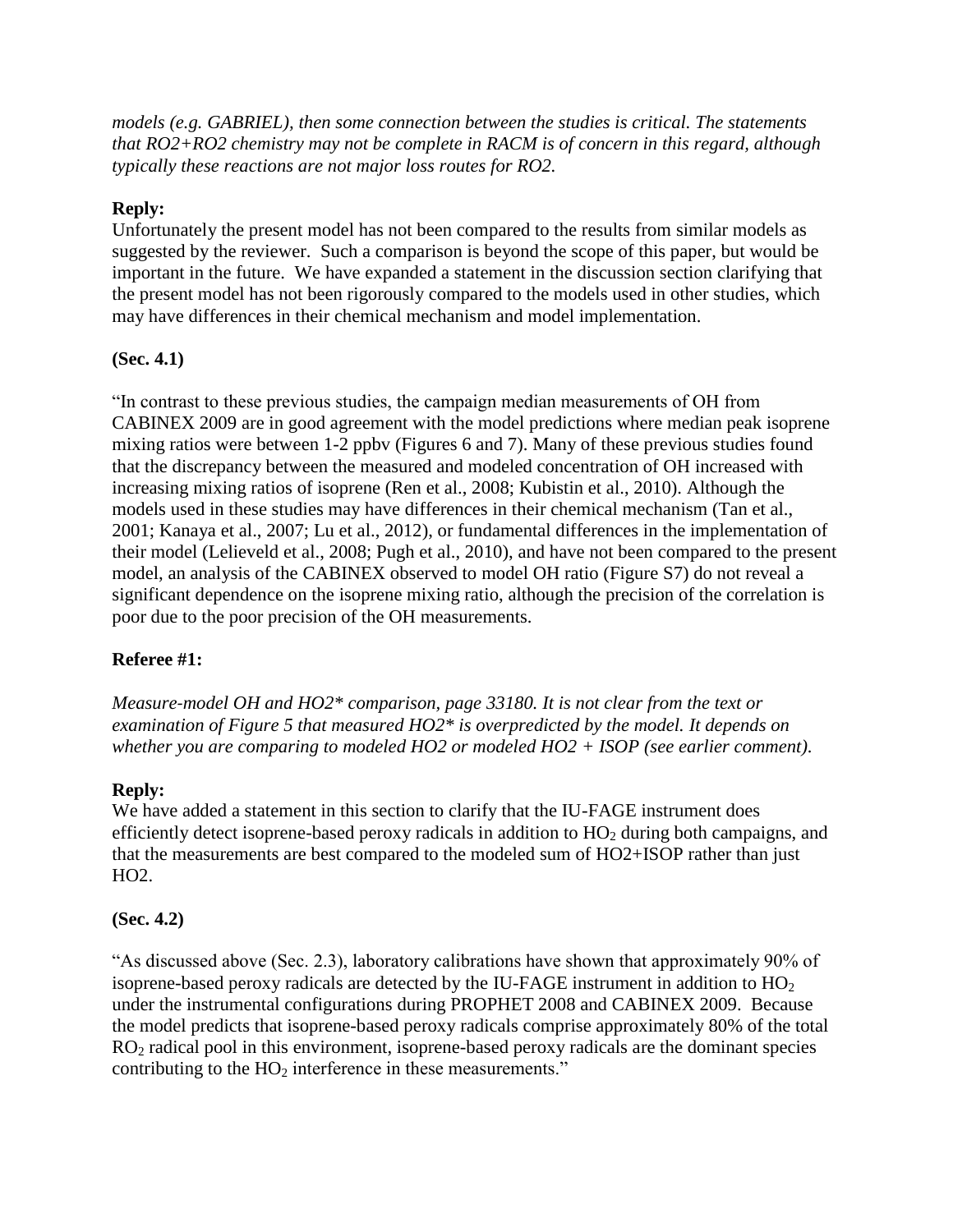## **Referee #1:**

*Lines 7‐8, page 33181. You should indicate which way you are performing the linear regression (meas vs model or model vs meas). It is also known that standard least squares should not be used when determining the best fit for scattered x values. A bivariate fit is needed to get the proper fit parameters. Suggest doing the fits this way, unless you already have, in which case you should say so.*

## **Reply:**

We agree that a "bivariate" fit should provide a more accurate correlation of the measurement vs. model data. We performed the bivariate least-squares regression using two different solvers giving slopes of 0.90 and 0.91 with y-intercepts less than  $1x10^5$  cm<sup>-3</sup>, very similar to the linear least-squares fit shown in the ACPD manuscript.

Also, we added clarification in two places that the regression is performed as "measurement vs. model."

### **(Sec. 3.2)**

"Figure 6 displays a correlation plot of the measured vs. modeled OH concentrations for the CABINEX 2009 campaign with a bivariate least-squares regression weighted by the measurement precision and model uncertainty (Cantrell et al., 2008)."

### **(Figure 6 caption)**

"The blue line is a 1:1 correlation line and the solid red line shows a measurement vs. model regression of the data weighted by the precision in the measurements and the uncertainty of the model concentrations (slope =  $0.90 \pm 0.35$ ), with dashed red lines representing the 95% confidence limits of the slope."

### **Referee #1:**

*Figure 3 caption, page 33208. Suggest indicating in the caption that these are diel median profiles (i.e.versus time of day). Also indicate in the caption that PROPHET is blue and CABINEX is red.*

### **Reply:**

We added clarification in the caption of Figure 3 to denote "Diel median values" and that the PROPHET 2008 values are in "blue" and CABINEX 2009 values are in "red."

### **(Figure 3 caption)**

"**Diel** median values of several species measured from above canopy during PROPHET 2008 **(blue)** and CABINEX 2009 **(red)**. Constrained model inputs based on overlap of measurements are shown in the Supplementary Material."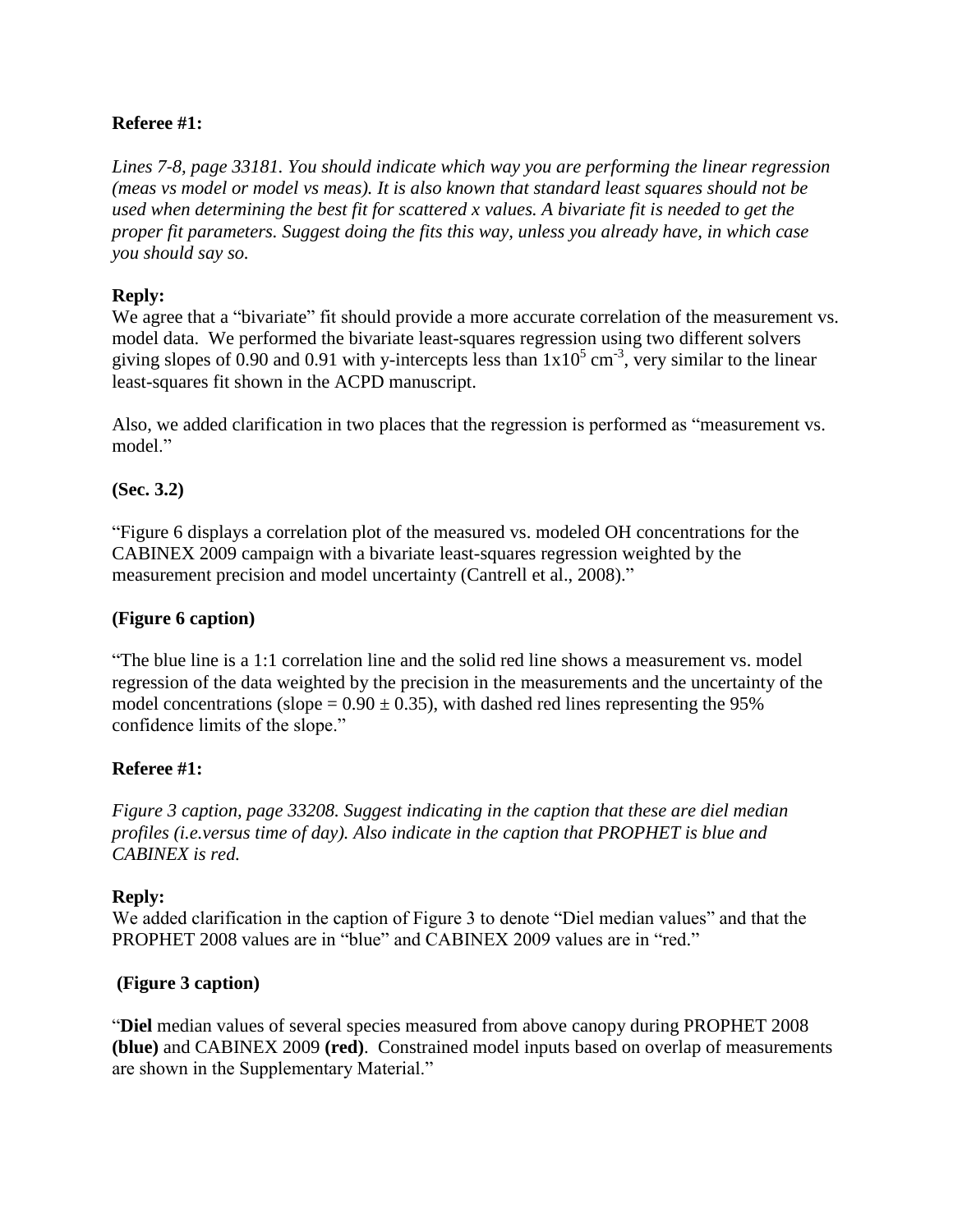### **Referee #2:**

#### General comments

*The authors present measurements of OH and HO2 radicals conducted above the canopy in a deciduous forest environment using a laser*‐*induced fluorescence (LIF) technique. The measurements are compared with a chemical zero*‐*dimensional box model in order to evaluate the current understanding of atmospheric oxidation pathways incorporating the Regional Atmospheric Chemistry Mechanism updated by the Mainz Isoprene Mechanism (RACM*‐*MIM).* 

*As discussed in the manuscript, previous observation*‐*to*‐*model intercomparisons in forested environments marked by low NOx levels and high emissions of isoprene as the predominant biogenic volatile organic compound (BVOC) have unveiled serious lacks of understanding of the underlying processes. In contrast to this, the observed OH concentrations in this study could be reproduced by the box model reasonably well.*

*Even though the radical observations presented in this manuscript might suffer from recently reported potential interferences in both OH and HO2 measurements by LIF (Mao, 2012 and Fuchs, 2011) which is considered by the authors in the discussion of their results, this paper is valuable to improve the current understanding of the atmospheric oxidation capacity in forested environments and suitable for publication in ACP after the authors have addressed the following comments and technical corrections.*

### Specific comments

### **Referee #2:**

### *(P33174, L5/Supplement S2)*

*The authors state a "still measureable interference in the IU–FAGE instrument" by laser-produced OH equivalent to 8500 (+/−800) molecules cm<sup>−3</sup>, normalized on 1ppby of ozone, 1% of water, and 1mW laser power, which was negligible for the above canopy measurements presented due to the low laser power available at the detection cell. At higher laser power such an interference will get significant and therefore characterization in laboratory is important as presented in supplement S2. It is not clear to me how the authors prevent from OH production by photolysis of water vapor, while producing ozone with a mercury lamp. A significant contribution of the interference signal in laboratory test could originate from externally produced OH and not being laser*‐*induced. This would lead to an overestimation of the interference by laser*‐*photolysis of ozone in the IU*‐*FAGE instrument and might cover in ambient measurements (Figure S2) the effect of an additional interference.*

### **Reply:**

During calibrations of the ozone x water x power interference, dry air was first passed through the photolytic cell to photolyze oxygen and produce ozone, then after leaving the photolytic cell,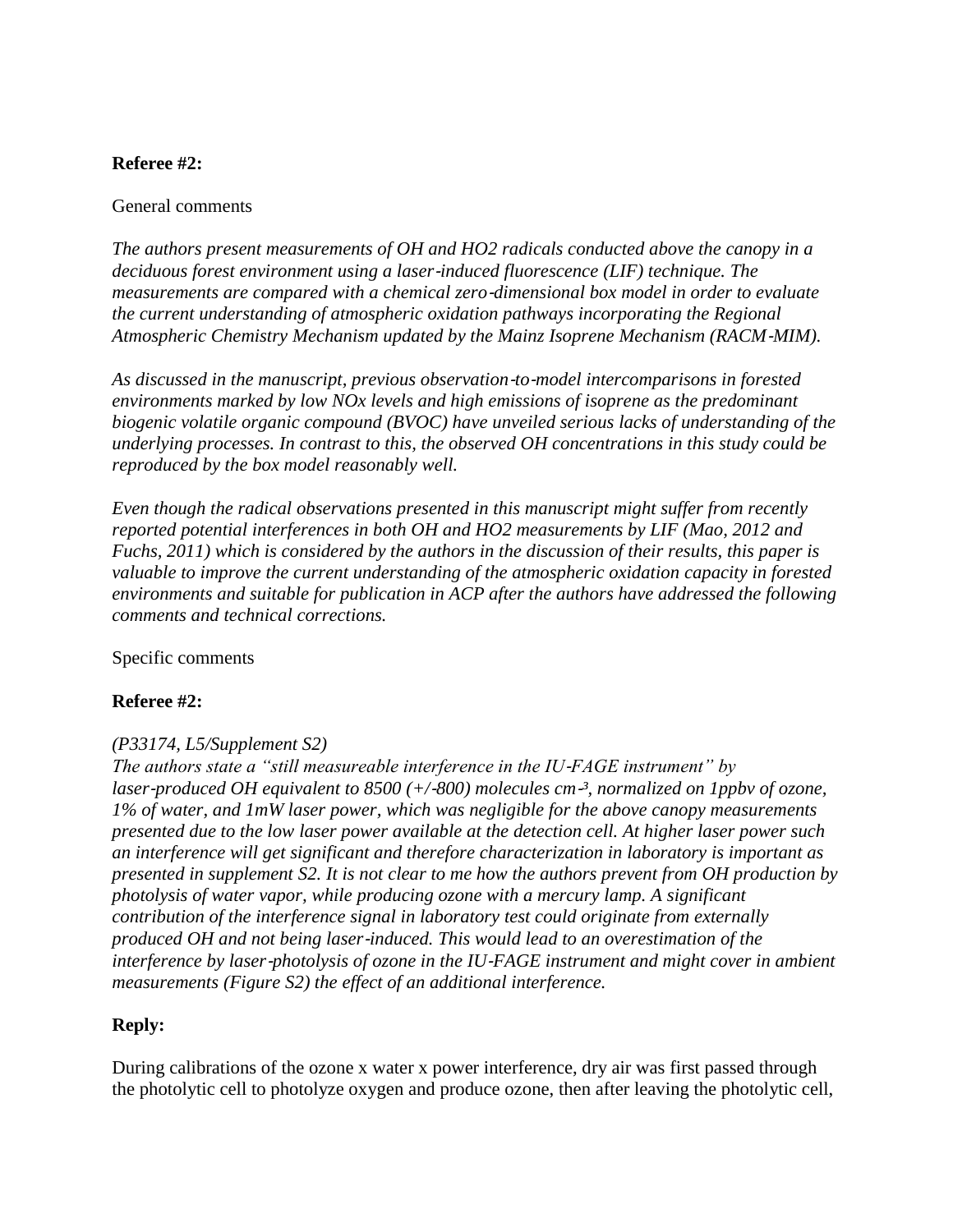water was added before then passing through a significant length of tubing. Any OH produced from photolysis of the traces of water in the dry air cylinder would be lost on the tubing between the photolytic cell and IU-FAGE.

This has been clarified in the main text and in the supplement:

### **(Sec. 2.2)**

"However, for the above canopy measurements of OH during the PROPHET 2008 and CABINEX 2009 field campaigns, this interference was negligible because of the low laser power  $(< 1$  mW) reaching the sampling cell at the top of the tower through the 50 m fiber, resulting in a predicted laser-generated OH concentration of less than  $2.5 \times 10^{5}$  cm<sup>-3</sup>, which is below the detection limit of the instrument at the top of the tower. As a consequence, no correction was applied to the OH measurements presented in this study."

# **(Sec. S2, Supplement)**

"Ozone is generated through reactions R5 and R6 with a low-pressure mercury pen-lamp (UVP 90-0012-01 (11SC-1)) set in a cell where dry zero-air is passed to avoid photolysis of water vapor. The calibration air stream is then humidified, and then sampled for ozone, water, and eventually sampled by the IU-FAGE instrument."

# **Referee #2:**

### *(P33175/Supplement )*

*The authors do a careful job on examination of possible interferences in their LIF*‐*FAGE measurements. From tests at the PROPHET site they have no evidence that the measurements of hydroxyl radicals suffer from an interference related to the oxidation of biogenic VOCs (Mao et al., 2012). However, the OH measurements during PROPHET 2008 (Figure 5) peak around 3 pm coincident with the maximum temperature. The OH is not following the radiation as the predominant primary source. At lower temperatures associated with less biogenic emissions during CABINEX 2009 this is not the case. Is not this indicating such an interference or how can it be explained?*

### **Reply:**

Referee #2's comments are well received. Based on tests with the chemical modulation technique below canopy at the PROPHET site in 2010, we do not think there were any substantial interferences contributing to the measurements in 2008 and 2009. However, these tests in 2010 were performed below canopy and not on top the PROPHET tower as in 2008 and 2009, so there still remains some uncertainty especially regarding the measurements during the warmer 2008 campaign. However, any unaccounted for interference during 2009 would result in a reduction of the measured OH concentration, leading to an overprediction by the model. This result would still stand in contrast to the general underprediction of measured OH concentrations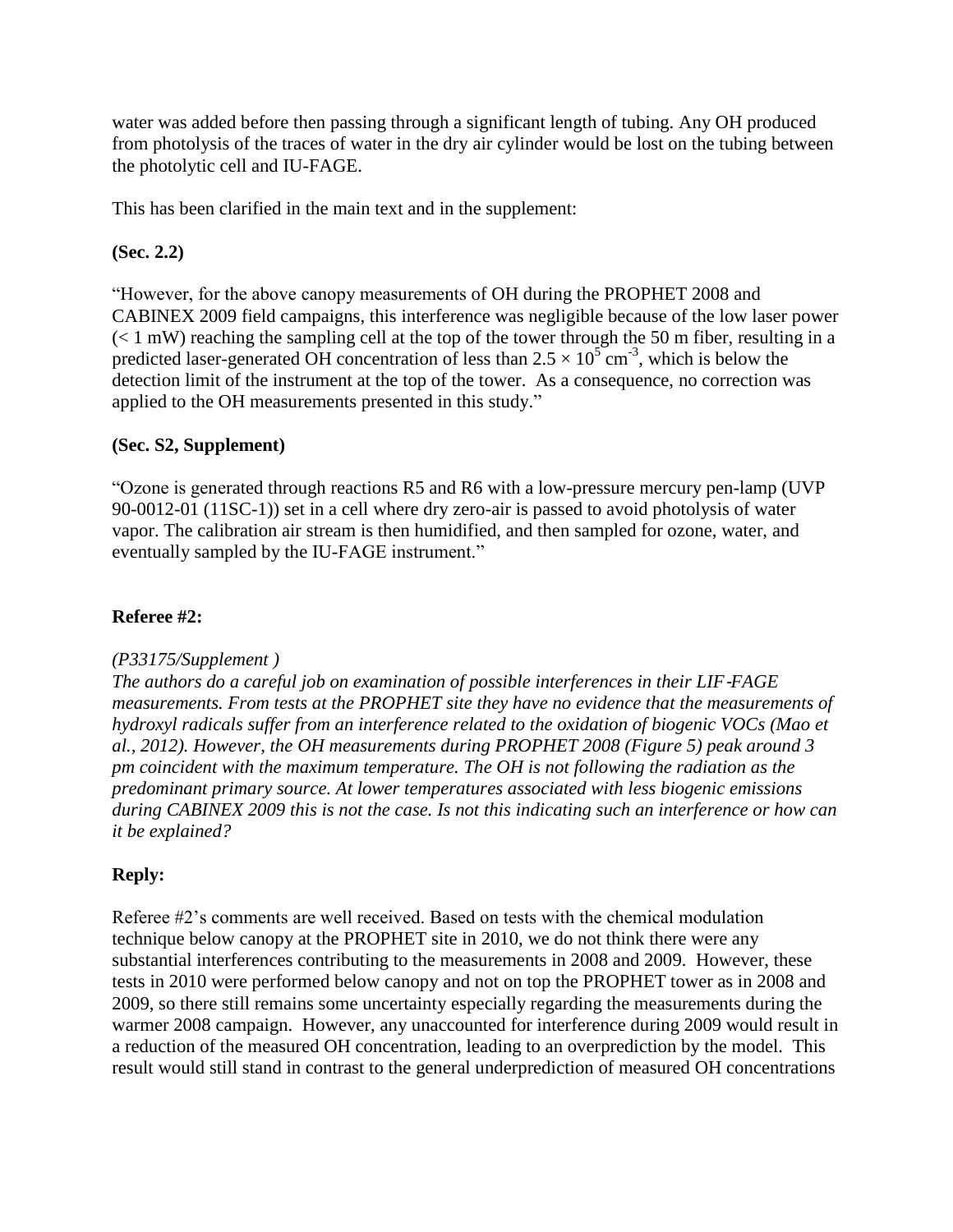in forest environments by current atmospheric chemistry models, and do not alter the main conclusions of the paper.

The following text was added to clarify this point:

# **(Sec. 4.1)**

"However, recent measurements by Mao et al. (2012) during BEARPEX 09 using a chemical modulation technique to detect OH radicals were significantly lower than measurements using the spectral modulation technique and were in good agreement with model predictions with isoprene mixing ratios between 1-2 ppb on average, suggesting that there may be an unknown interference associated with the LIF-FAGE technique related to the oxidation of biogenic VOCs. A similar interference could explain the high measurements of OH observed in the afternoon during the warmer PROPHET 2008 campaign coinciding with the maximum afternoon temperature and highest isoprene concentrations. However, any interference in the measurements during CABINEX 2009 presented here would result in a reduction in the measured OH concentrations, leading to an overprediction by the model. This result would still stand in contrast to the general underprediction of measured OH concentrations in forest environments by current atmospheric chemistry models."

# Technical corrections

# **Referee #2:**

*(P33172, L28)*

*"…(~5.5*‐*9.9hPa). using two" please remove superfluous period.*

### **Reply:**

Removed.

# **Referee #2:**

*Please correct format of the following reference*

‐ *Poschl et al. 2000 (should be "Pöschl" please fix "Umlaut" typos)*

# **Reply:**

Corrected.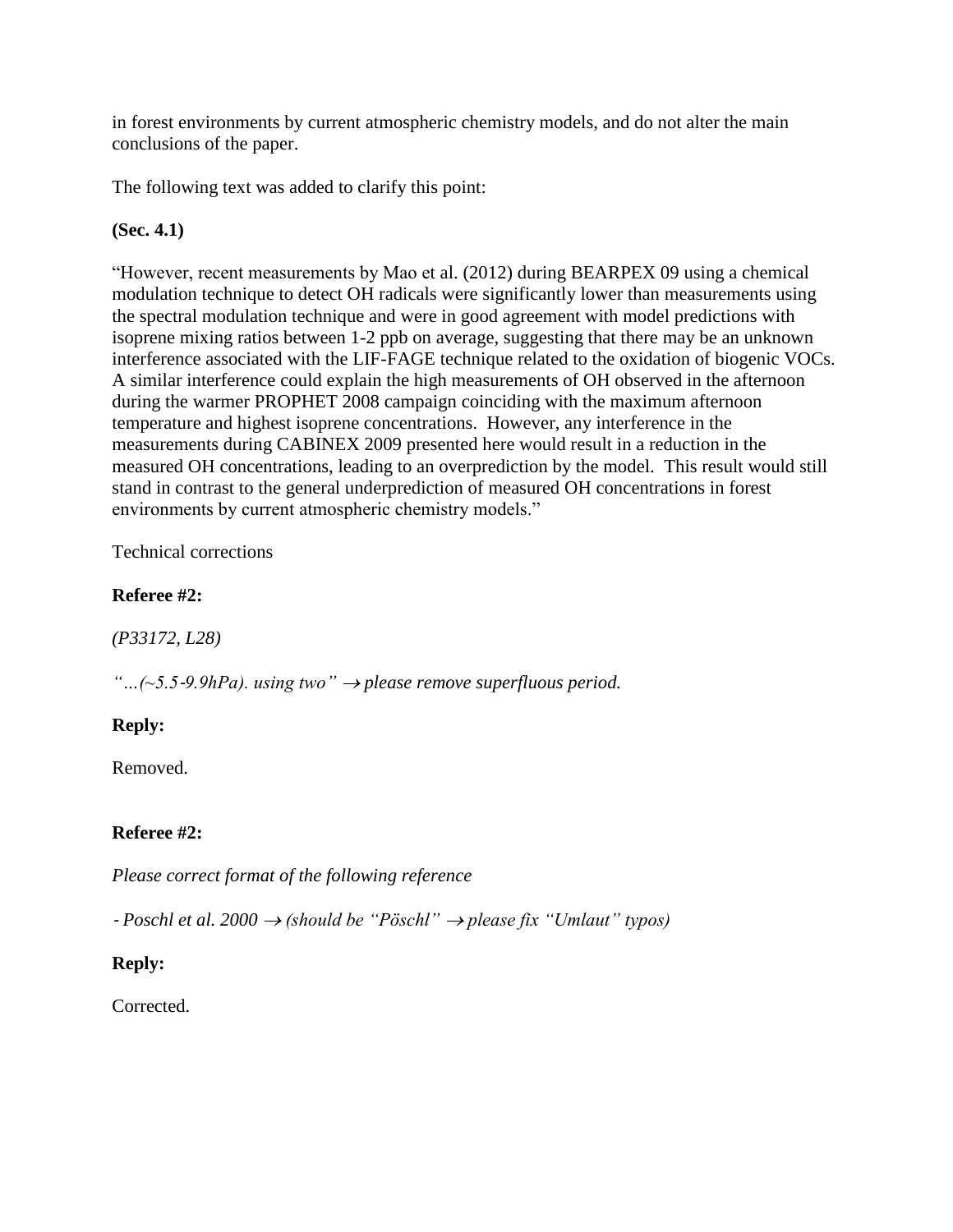#### **Referee #3:**

*The manuscript "OH and HO2 Radical Chemistry during PROPHET 2008 and CABINEX 2009 – Part 1: Measurements and Model Comparison" by S. M. Griffith et al. describes results of two large field campaigns from 2008 and 2009 with focus on radical chemistry in the forested environment of Northern Michigan, the same field site as has been used in previous PROPHET studies. The Indiana University FAGE instrument is used to measure OH and HO2 above the canopy height. Due to the experimental setup (long optical fibre), very low laser power was available and resulted in bad detection limits of 1.5 and 1x10ˆ6cm-3 (2-h averaging) in 2008 and 2009, respectively, compared to OH peak concentrations of some 2-4 x10ˆ6cm-3 at noon. HO2 detected by the IUFAGE is compared to modelled HO2+ISOP (isoprene-based hydroxy peroxy radicals) with fairly good agreement. Radical budgets are analysed and discussed for the two campaigns and in relation to PROPHET 1998. Main difference to PROPHET 98 is the lower OH, especially at night. For PROPHET 2008 and CABINEX, measurements and model are roughly (within the uncertainties) in line. Differences in biogenic reactive compounds at ground and above the canopy are discussed as potential explanations for the discrepancies between the PROPHET 98 and the current studies, but this issue remains unresolved.*

*Studies to improve our understanding of radical chemistry in forested environments are needed as discrepancies between measured and modelled values in past studies have caused questions about missing chemistry. Recently, however, artefacts of FAGE type instruments in measuring OH radicals (Mao et al., 2012) and HO2 radicals (Fuchs et al., 2011) in environments with high levels of biogenic VOC were reported. For example, Mao et al. (2012) demonstrated that their FAGE type instrument needed a modulation technique to periodically scavenge ambient OH and thus measure internally produced OH in order to correct their OH measurement for this internally produced OH. The corrected OH was inline with model predictions during day and night, whereas the uncorrected signal was higher by factors of 2-3. Thus, the question came up weather previously observed discrepancies were due to measurement artefacts. This question is also addressed in the current manuscript but not really solved for the used technique. Overall, the paper is well written and figures and tables are clear and informative. The paper is in the scope of ACP. However, the following comments should be considered:*

#### **Referee #3:**

*1. The authors cite and discuss recent findings on potential artefacts in LIF measurements of OH and HO2 by Fuchs et al. (2011), Mao et al. (2012) and others. They mention own results of characterisation experiments they performed with respect to OH artefacts (page 11 and supplement) which indicated potential interferences in CABINEX 2009 which were not confirmed in later experiments. However, these experiments were mostly performed under different conditions, e.g. at the ground or different locations or different times, such that it is not really clear weather artefacts have occurred during PROPHET 2008 and CABINEX 2009. With respect to HO2, the authors mention interference experiments with respect to a few organic compounds (p. 12 and supplement), but again the amount of artificially measured ROx in HO2\* mode is not clear. Given the uncertainty in the scientific community concerning photochemistry in*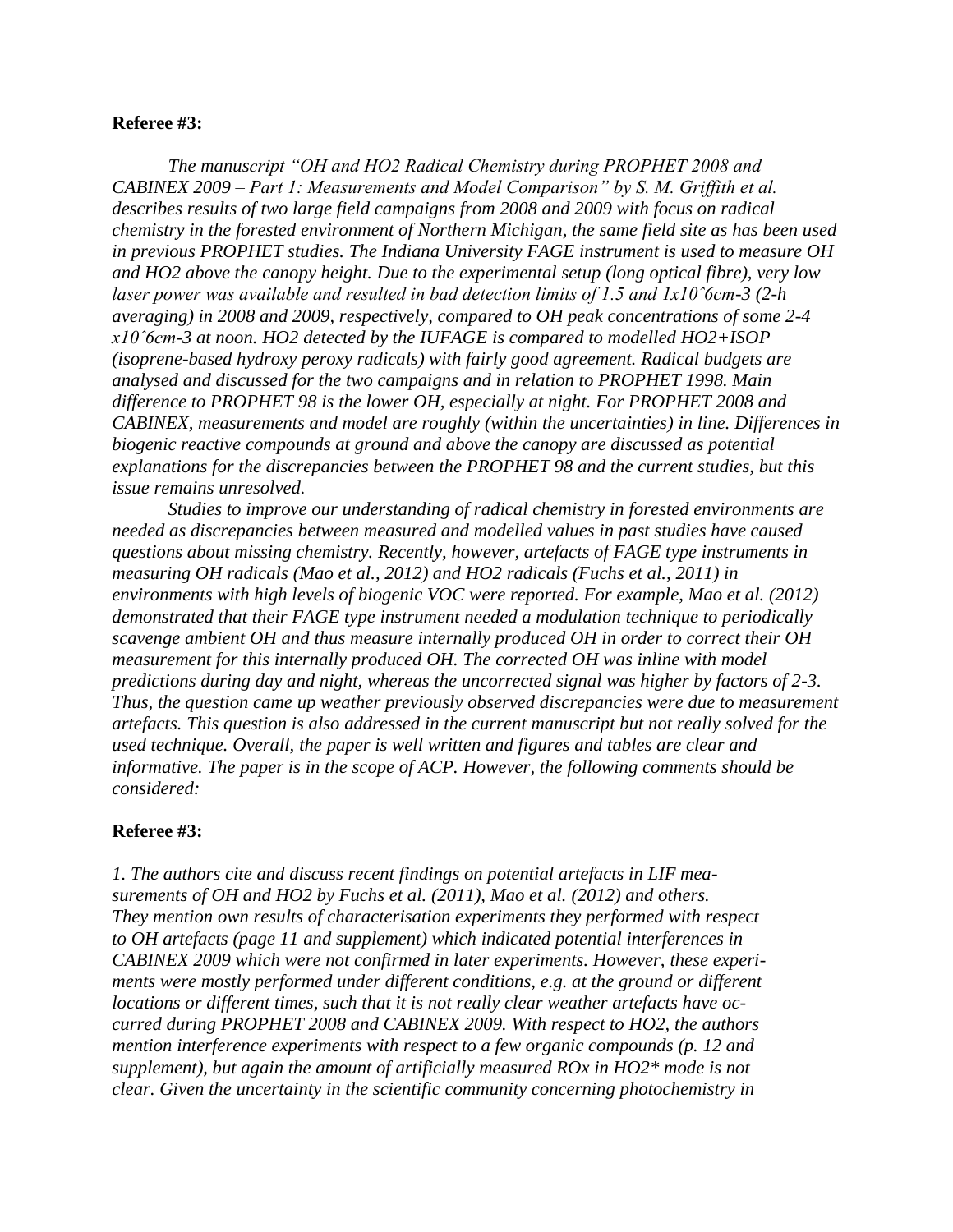*forested environments, the potential artefacts of the Indiana University FAGE measurements should be better presented and discussed more thoroughly.*

# **Reply:**

# **OH Interferences**

Unfortunately, only a limited number of interference tests were performed during the campaigns in 2008 and 2009 using CO and  $C_3F_6$  as OH scavengers using a flow tube interfaced with the IU-FAGE instrument. These tests suggest the possibility of an interference (in addition to the laser photolysis of ozone and subsequent reaction with water vapor) on the order of  $4-9 \times 10^5$  cm<sup>-3</sup>, potentially accounting for 50-100% of the nighttime OH concentrations measured during these tests. However, it is not clear whether secondary chemistry in the flow tube could lead to the formation of a steady-state concentration of OH, such as from the ozonolysis of alkenes. As discussed in the manuscript, subsequent measurements made at the PROPHET site on ground in 2010 using a chemical modulation technique indicate that there were no significant interferences with the OH measurements except for the known ozone x water x power interference. However, as discussed in response to reviewer #2 comments, these tests in 2010 were performed below canopy and not atop the PROPHET tower as in 2008 and 2009, so there still remains some uncertainty, especially regarding the measurements during the warmer 2008 campaign. As discussed above, any unaccounted for interference during 2009 would result in a reduction of the measured OH concentration, leading to an overprediction by the model. This result would still stand in contrast to the general underprediction of measured OH concentrations in forest environments by current atmospheric chemistry models, and do not alter the main conclusions of the paper.

We have clarified these points with the following addition to the manuscript:

# **(Sec. 2.2)**

"A few experiments were performed during CABINEX 2009 to test for interferences with the IU-FAGE instrument located on the forest floor and using a 12-m fiber, resulting in significantly higher laser power in the sampling cell. During separate experiments, both perfluoropropylene  $(C_3F_6)$  and carbon monoxide were introduced into a long flow tube that was interfaced to the instrument inlet to scrub ambient OH radicals. This flow tube ensured that there was enough reaction time for ambient OH molecules to be scrubbed before sampling. Any interference was then quantified through measurements of the remaining OH signal when  $C_3F_6$  or CO was added to the flow tube. Only three short tests were carried out around midnight on three different days (1 test each day). The results of these tests suggest the possibility of an interference (in addition to the laser photolysis of ozone and subsequent reaction with water vapor) on the order of 4-  $9\times10^5$  cm<sup>-3</sup>, potentially accounting for 50-100% of the nighttime OH concentrations measured during these tests. However, it is not clear whether secondary chemistry in the flow tube could lead to the formation of a steady-state concentration of OH, such as from the ozonolysis of alkenes."

**(Sec. 4.1)**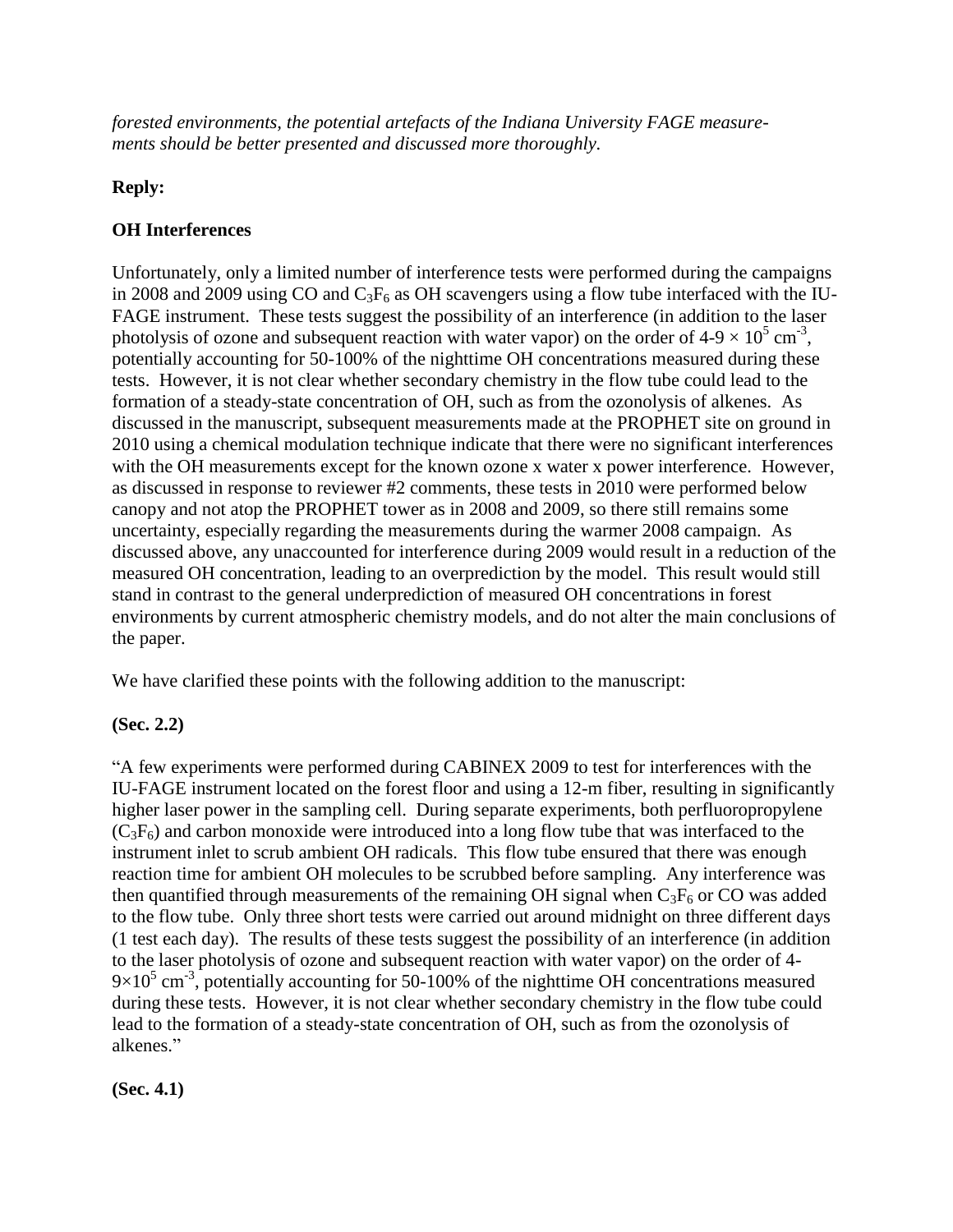"However, recent measurements by Mao et al. (2012) during BEARPEX 09 using a chemical modulation technique to detect OH radicals were significantly lower than measurements using the spectral modulation technique and were in good agreement with model predictions with isoprene mixing ratios between 1-2 ppb on average, suggesting that there may be an unknown interference associated with the LIF-FAGE technique related to the oxidation of biogenic VOCs. A similar interference could explain the high measurements of OH observed in the afternoon during the warmer PROPHET 2008 campaign coinciding with the maximum afternoon temperature and highest isoprene concentrations. However, any interference in the measurements during CABINEX 2009 presented here would result in a reduction in the measured OH concentrations, leading to an overprediction by the model. This result would still stand in contrast to the general underprediction of measured OH concentrations in forest environments by current atmospheric chemistry models."

### **HO<sup>2</sup> Interferences**

As mentioned in the paper, we have a performed a number of tests designed to characterize the magnitude of the interference from organic peroxy radicals during the HO2 measurement. These tests were done using the same instrument configurations during the PROPHET 2008 and CABINEX campaigns. Most importantly, we find that isoprene peroxy radicals were detected with 90% efficiency during the two campaigns making it the dominant peroxy radical interference. We have clarified this point with the following addition to the main text:

### **(Sec. 4.2)**

"As discussed above (Sec. 2.3), laboratory calibrations have shown that approximately 90% of isoprene-based peroxy radicals are detected by the IU-FAGE instrument in addition to HO2 under the instrumental configurations during PROPHET 2008 and CABINEX 2009. Because the model predicts that isoprene-based peroxy radicals comprise approximately 80% of the total RO2 radical pool in this environment, isoprene-based peroxy radicals are the dominant species contributing to the HO2 interference in these measurements."

### **Referee #3:**

*2. There exist some discrepancies in the measured atmospheric compositions between PROPHET 2008 and CABINEX 2009 which need some further discussion. NO2 differs by factor 2 between 2008 and 2009 though the NO, O3 and J(NO2) are apparently very similar. In the supplement it is mentioned that different inlet lines have been used. Has the titration of NO by ozone in the inlet line been taken into account, or what else could have caused this difference? Formaldehyde in 2008 was not measured during the campaign but only subsequently and a correlation with ozone was used to construct the levels of HCHO in 2008 (see Supplement). What is the uncertainty contribution of this assumption? Isoprene and VOC were measured by different methods in both years – how has the comparability of the results been achieved? Finally, the photolysis rates are given with 50 and 30% 1-sigma uncertainties in 2008 and 2009, re-*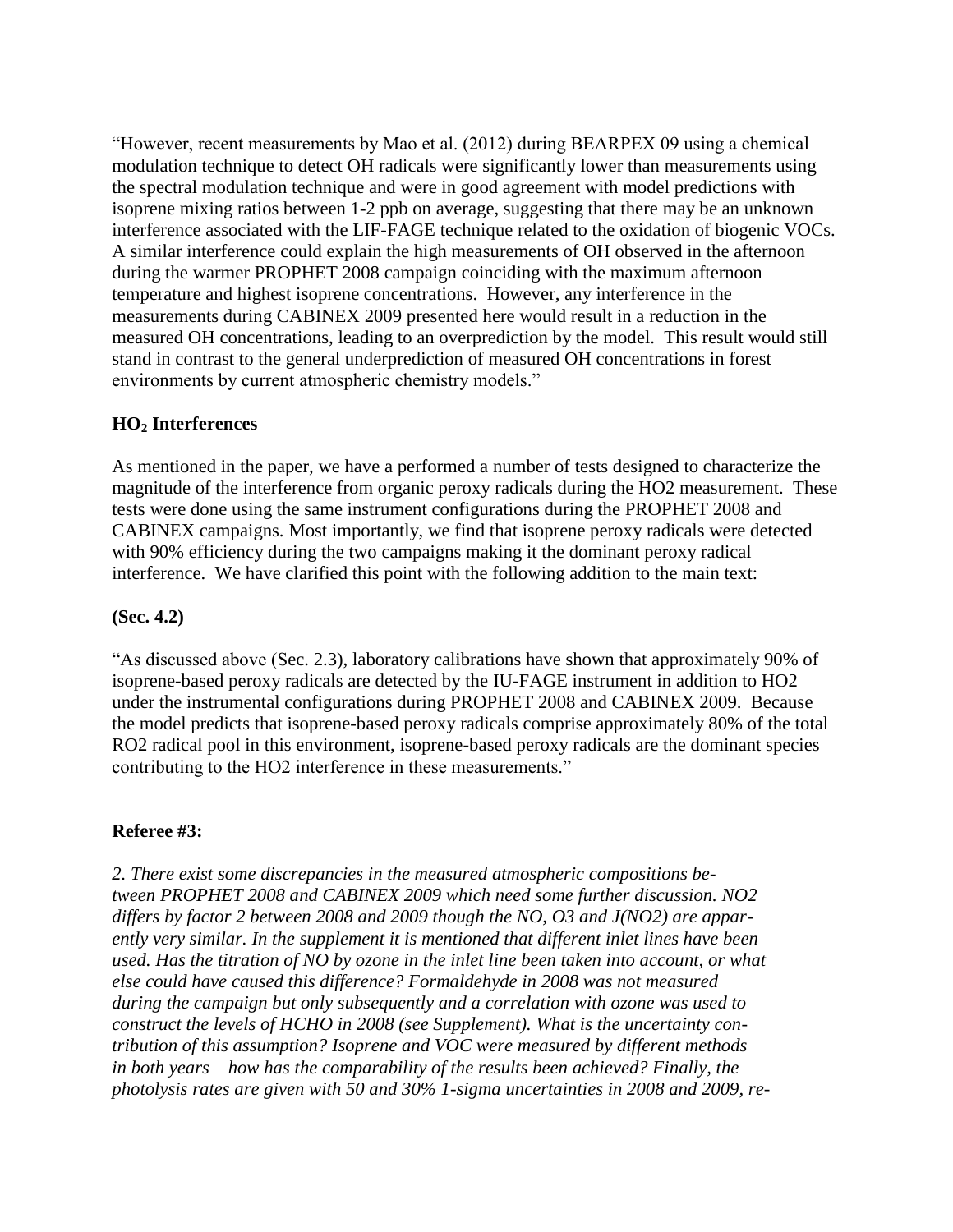*spectively. Also, diurnal cycles of J(O1D) on clear sky days differ by up to 20%. Given the high sensitivity of the model with respect to photolysis frequencies, NO, and VOC, the different model results in 2008 and 2009 are questionable because these may be due to errors or artefacts in ancillary parameters. This should be further discussed.*

# **Reply:**

Uncertainties associated with the photolysis frequencies and ancillary parameters were incorporated into the Monte Carlo uncertainty analysis, and the resulting estimated uncertainty in the model for both 2008 and 2009 reflect these uncertainties in each year. Because the photolysis frequencies were not measured in 2008, the estimated uncertainties in the calculated photolysis frequencies are greater in 2008 compared to 2009, resulting in a greater impact on the uncertainty associated with the modeled OH concentration in 2008.

We have added additional statements in both the main text and the supplementary material to provide additional information about the measured atmospheric compositions between PROPHET 2008 and CABINEX 2009 as pointed out by the reviewer.

The  $NO<sub>2</sub>$  measurements each year were made by two different instruments, and the reason for the discrepancy is not clear. However, any uncertainty associated with the measurements of  $NO<sub>2</sub>$ has a minimal impact on the modeled concentrations of OH as the  $OH + NO<sub>2</sub>$  reaction is not a significant sink of OH during both 2008 and 2009, as this reaction contributes less than 10% to the total radical loss. This has been clarified in Sec. 3 of the revised manuscript:

### **(Sec. 3)**

"Measurements of ozone and NO mixing ratios were similar during both campaigns, while the measured mixing ratio of  $NO<sub>2</sub>$  was greater during PROPHET 2008 compared to CABINEX 2009, even though the photolysis rates were similar. Two different instruments were used during the campaigns, and the reasons for this discrepancy are unclear. However, any uncertainty associated with the measurements of  $NO<sub>2</sub>$  has a minimal impact on the modeled concentrations of OH as the  $OH + NO<sub>2</sub>$  reaction is not a significant sink of OH in this environment (see Section  $4.3$ )."

The  $NO<sub>2</sub>$  data was not corrected for conversion of  $NO$  into  $NO<sub>2</sub>$  in the sampling line, which could have resulted in 9% and 6% conversion of NO to  $NO<sub>2</sub>$  in 2008 and 2009, respectively. This has been clarified in the Supplementary material:

# **(Sec. S3)**

"For measurements of  $NO_x$ , conversion of NO to  $NO_2$  in the sampling line was not taken into account, which could have resulted in a 9% conversion of NO to  $NO<sub>2</sub>$  in 2008 and approximately 6% conversion in 2009."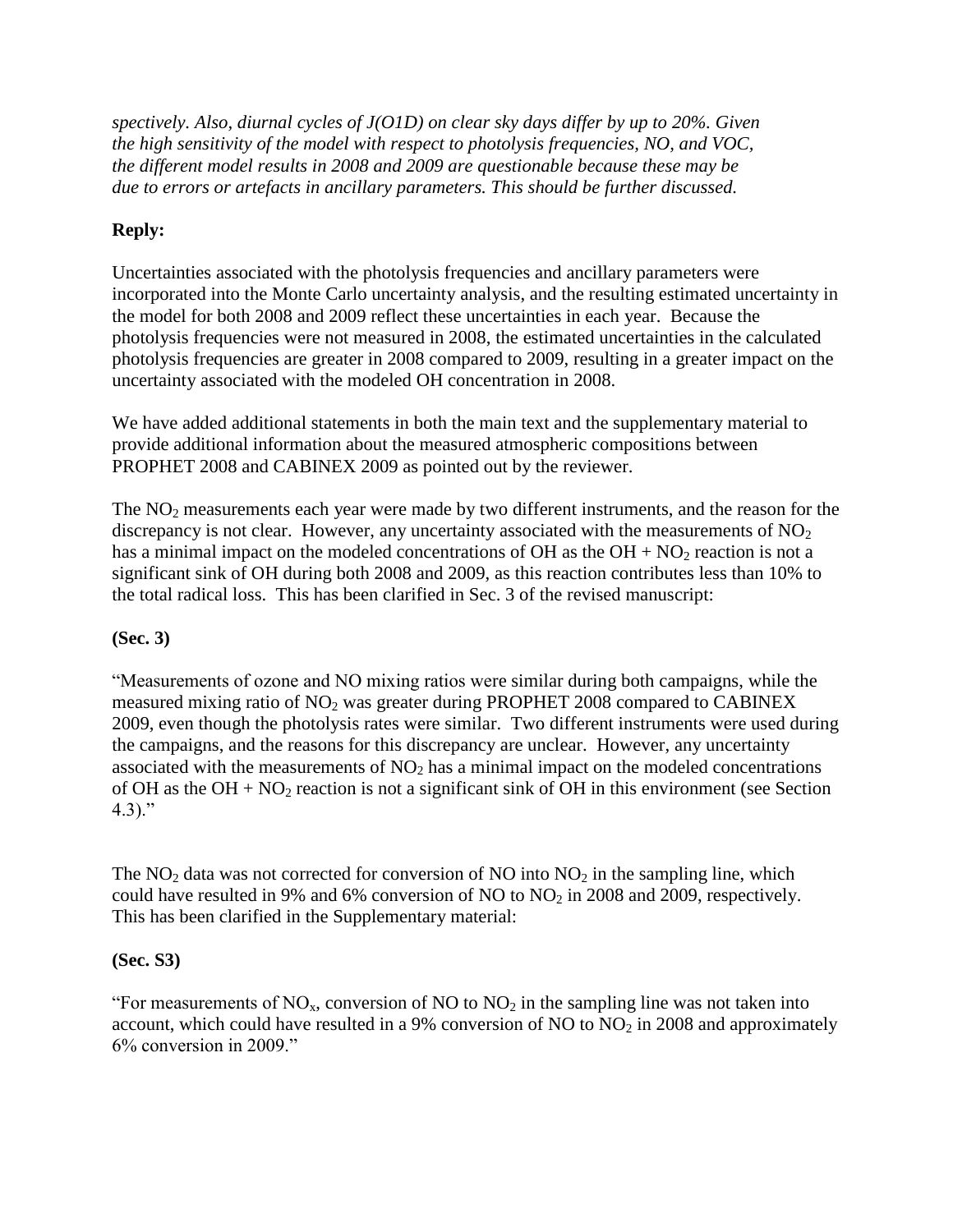For the Monte Carlo uncertainty analysis, formaldehyde concentrations were given an uncertainty of 100%. This has been clarified in the Supplementary Material. However, as discussed in the Supplementary Material, the uncertainty associated with the formaldehyde concentrations has a minimal impact on the modeled radical concentrations:

## **(Sec. S3)**

"Formaldehyde was given an uncertainty of 100% for the 2008 Monte Carlo uncertainty analysis. However, a sensitivity analysis from the CABINEX modeling revealed that changing the HCHO mixing ratios by a factor of 2 had less than a 5% effect on OH and HO2+ISOP concentrations, suggesting that this difference in the 2008 estimated HCHO mixing ratios does not have a major impact on the modeling results for 2008."

Isoprene and other VOC measurements were made by two different instruments in 2008 and 2009. Unfortunately, the two instruments were not directly compared to each other. However, each instrumental technique has been previously compared to established GC methods (de Gouw and Warneke, 2007; Mielke et al., 2010). This has been clarified in Section 3 of the revised manuscript:

### **(Sec. 3)**

"Although the different techniques used to measure isoprene and VOCs during the two campaigns were not compared, each technique has been previously compared to established GC methods (de Gouw and Warneke, 2007; Mielke et al., 2010)."

# **Referee #3:**

*3. There were substantial deviations in OH between model and measurements in the 1998 PROPHET study that were attributed to organic chemistry (Tan et al., 2001). In 2008 and 2009, such deviations are not observed. The authors do not appropriately analyse the differences between those studies and provide explanations. Especially, with respect to the known artefacts in FAGE radical measurements (see above), the authors should be able to separate experimental issues from atmospheric composition issues and model issues.*

*4. What can we learn from the studies at the PROPHET site? PROPHET 1998 was not in-line with models, whereas PROPHET 2008 and CABINEX 2009 agree (more or less) with model predictions. Given the current doubts in measurement technique of OH and HO2 by LIF, the large experimental uncertainties especially for OH (laser power), and the model uncertainties mainly due to ancillary data, there is a fairly unclear situation of what the comparison between measurements and model can be useful for. Accordingly, the authors should further discuss the "agreement" with the model and the disagreement in 1998 in light of uncertainties and artefacts.*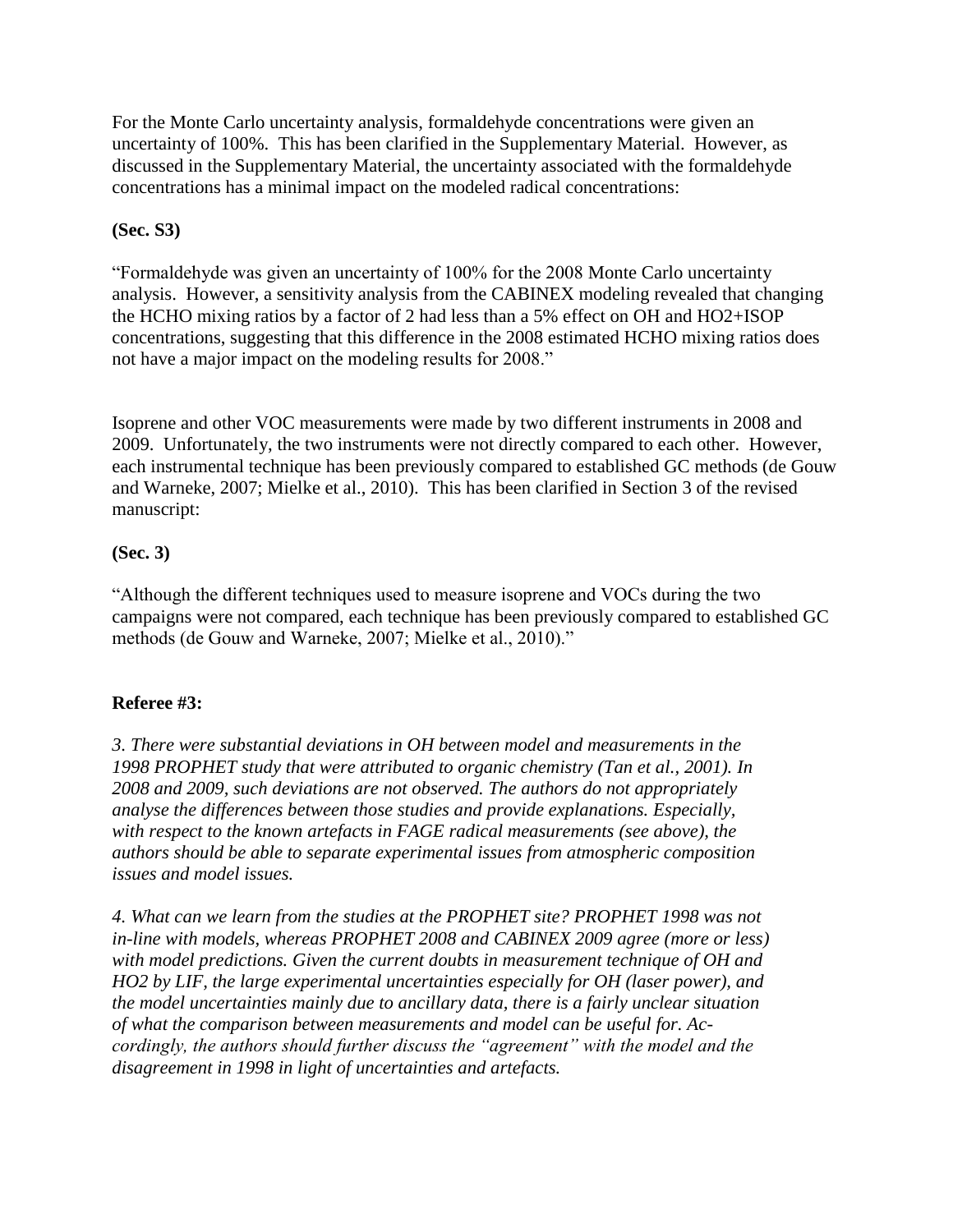### **Reply:**

We have expanded the discussion to assist in the comparison of the 2008 and 2009 results with the 1998 measurements and modeling at the PROPHET site. As pointed out by the reviewer, the OH concentrations measured in 1998 by the Penn State FAGE instrument were significantly greater than their model results as well as the measured and modeled results reported here in 2008 and 2009. Although it is beyond the scope of this paper to fully analyze potential instrument artifacts associated with the 1998 measurements, the recently reported interferences with the Penn State FAGE instrument during the BEARPEX campaign could explain the difference between the measured and modeled concentrations in 1998, and would result in OH concentrations similar to those measured in 2008 and 2009. Although a similar interference with the IU-FAGE instrument cannot be ruled out, any interference with the measurements presented in this paper would result in a reduction in the measured OH concentrations, leading to an overprediction by the model in contrast to the general underprediction of OH measurements in forest environments by current atmospheric chemistry models.

These issues have been clarified in Section 4 of the revised manuscript:

### **(Sec. 4)**

"The measured and modeled OH concentrations reported here during 2008 and 2009 are approximately a factor of 2 lower than the values measured at this site in 1998 using the Penn State LIF-FAGE instrument (Tan et al., 2001). However, Mao et al. (2012) recently observed that OH measurements in a ponderosa pine forest using the Penn State LIF-FAGE instrument during the BEARPEX campaign using a chemical modulation technique resulted in measured OH concentrations that were a factor of 2 lower than those obtained using a spectral modulation technique. As a result, it is possible that the measurements made during PROPHET 1998 may have also suffered from a similar interference. As discussed above, it is not clear whether the IU-FAGE instrument suffers from a similar interference even though subsequent chemical modulation tests at this site did not reveal a measurable interference. Additional measurements of  $HO_x$  concentrations are still needed to confirm that the measurements are free from unknown interferences. However, as mentioned previously, any interference in the measurements presented here would result in a reduction in the measured OH concentrations, leading to an overprediction by the model. This result would still stand in contrast to the general underprediction of OH measurements in forest environments by current atmospheric chemistry models"

### Specific comments:

### **Referee #3:**

*p. 3, l.7: which other "long-lived greenhouse gases" are meant here?*

### **Reply:**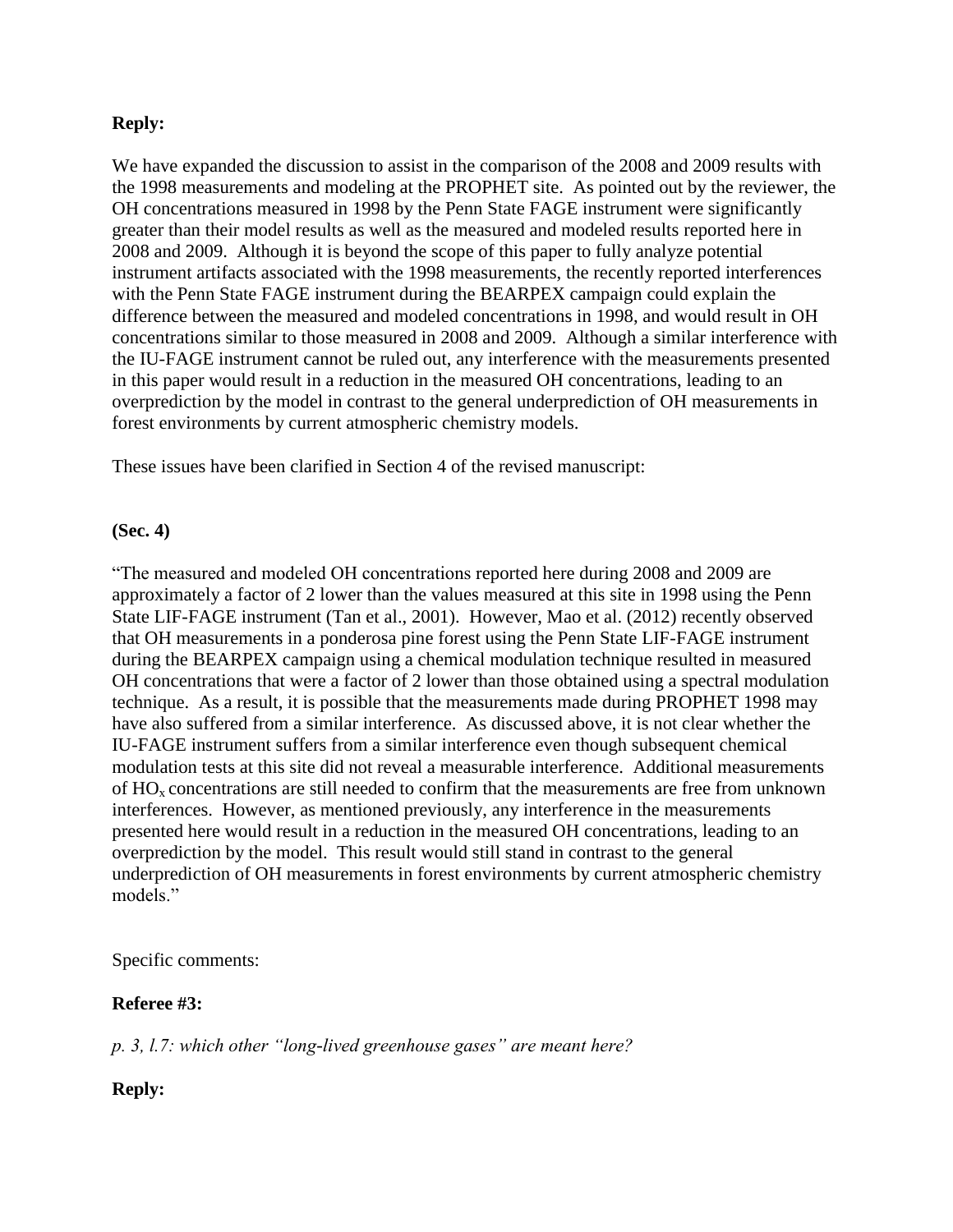We have clarified this statement to include other greenhouse gases such as hydrochlorofluorocarbons and hydrofluorocarbons:

### **(Introduction)**

"…the removal of methane and other greenhouse gases, such as hydrofluorocarbons and hydrochloroflurocarbons that affect the radiative balance of the atmosphere."

### **Referee #3:**

*p. 9, ll.7: please, specify the remaining laser power entering the cell and comment on the impact of all the mentioned effects (temperature and humidity) on the sensitivity of the instrument and how constant sensitivity/calibration was achieved.*

### **Reply:**

We have clarified the remaining laser power in the detection cell and how the power and humidity was monitored during the campaigns to keep track of the instrument sensitivity**:**

### **(Sec. 2.2)**

"Measuring the laser power at the exit of the White cell using a photodiode, continuous measurements of the ambient humidity, and performing frequent calibrations allowed the sensitivity of the instrument to be closely monitored, confirming its stability throughout the campaigns."

### **Referee #3:**

*p. 10, 1st §: as also the OH fluorescence signal depends on laser power, the argument that the interference is negligible due to the low laser power is not convincing. Please specify the typical and maximum OH artefact due to this ozone interference.*

### **Reply:**

We have clarified the typical magnitude of the ozone x water x power interference for the instrument during the above canopy measurements:

### **(Sec. 2.2)**

"However, for the above canopy measurements of OH during the PROPHET 2008 and CABINEX 2009 field campaigns, this interference was negligible because of the low laser power  $(< 1$  mW) reaching the sampling cell at the top of the tower through the 50 m fiber, resulting in a predicted laser-generated OH concentration of less than  $2.5 \times 10^{5}$  cm<sup>-3</sup>, which was below the detection limit of the instrument at the top of the tower."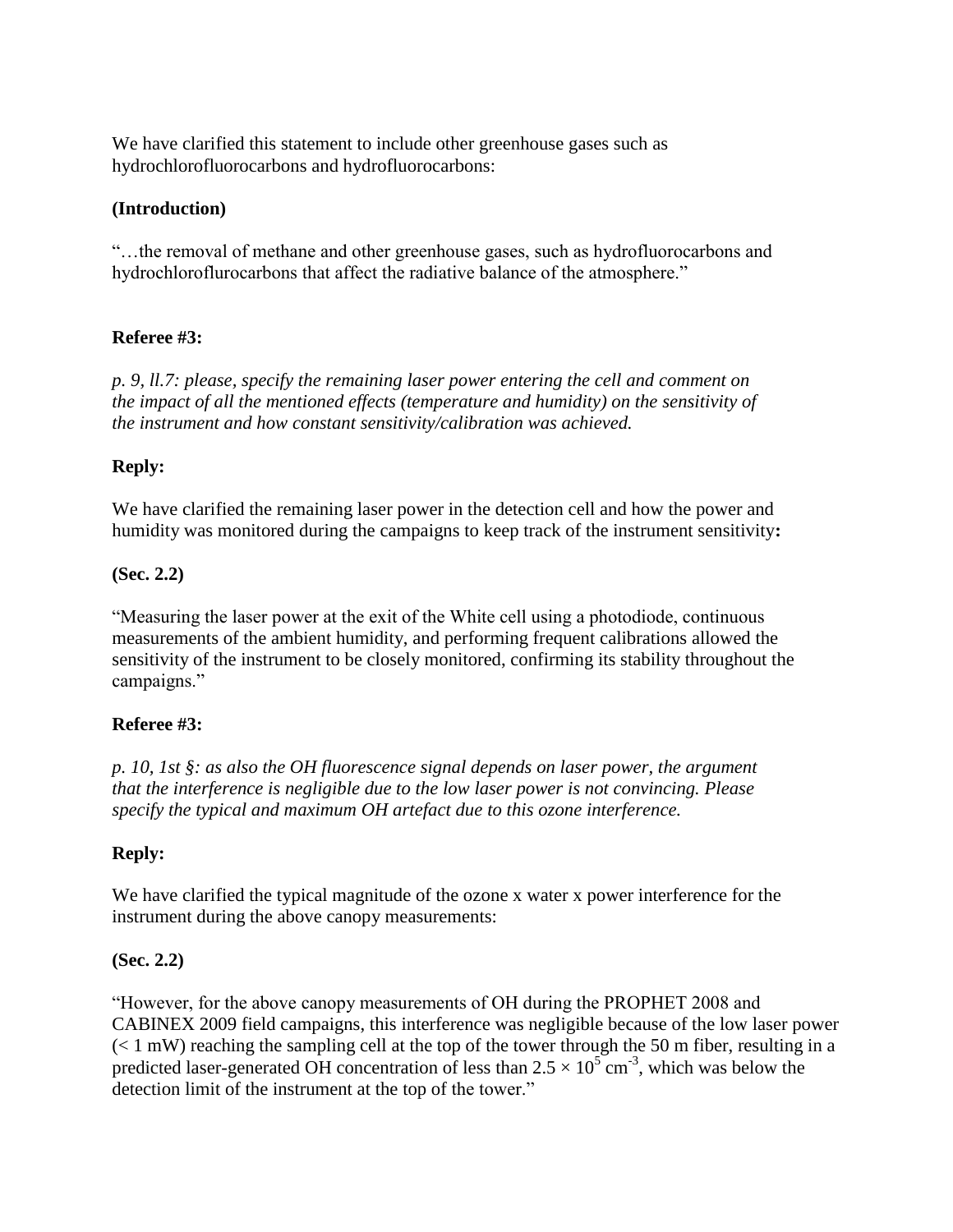### **Referee #3:**

*p. 10, last §: In ambient measurements during HOxCOMP (Schlosser et al., 2009), two of the LIF instruments were higher by about 30% and one instrument was higher by about 60% than the CIMS instrument. At least with respect to the latter, this is not really well agreement.*

### **Reply:**

We have clarified the discussion of the measurement agreement reported during HOxCOMP:

### **(Sec. 2.2)**

"Other potential interferences with OH measurements have been recently investigated during a formal blind intercomparison involving 3 different OH measurement techniques (Schlosser et al., 2009), including LIF-FAGE, Chemical-Ionization Mass Spectrometry (CIMS), and Differential Optical Absorption Spectroscopy (DOAS). Ambient OH measurements made by several LIF-FAGE instruments reported concentrations that were 1.3-1.7 higher than those observed using the CIMS technique, but generally within the instrument and calibration uncertainties. Chamber measurements of OH by several LIF-FAGE instruments were in good agreement with measurements using the DOAS technique. Except for one instrument consistently measuring 1.7 times higher than the CIMS instrument during the ambient measurements, these results suggest that interferences with the OH measurements in these environments were within the known measurement uncertainty (Schlosser et al., 2009).

### **Referee #3:**

*p. 11: see also general comment 1 above. Obviously, contradicting results have been achieved in the interference tests. Since these interferences are a very important issue, it is recommended to present the results of these interference tests and discuss the potential uncertainty contribution due to this interference for the presented OH results.*

### **Reply:**

Please see our response to general comment 1.

### **Referee #3:**

*p. 15, last §: Given the temperature variability of typically between 15 and 25◦C, a difference of 1-2 degrees appears rather small. Thus, it appears harsh to speak of un-typical conditions in 2009. Furthermore, isoprene emissions are mainly determined bylight and the difference in isoprene mixing ratios can not be explained by temperature differences. Please specify that analytical problems can be ruled out as explanation of the difference.*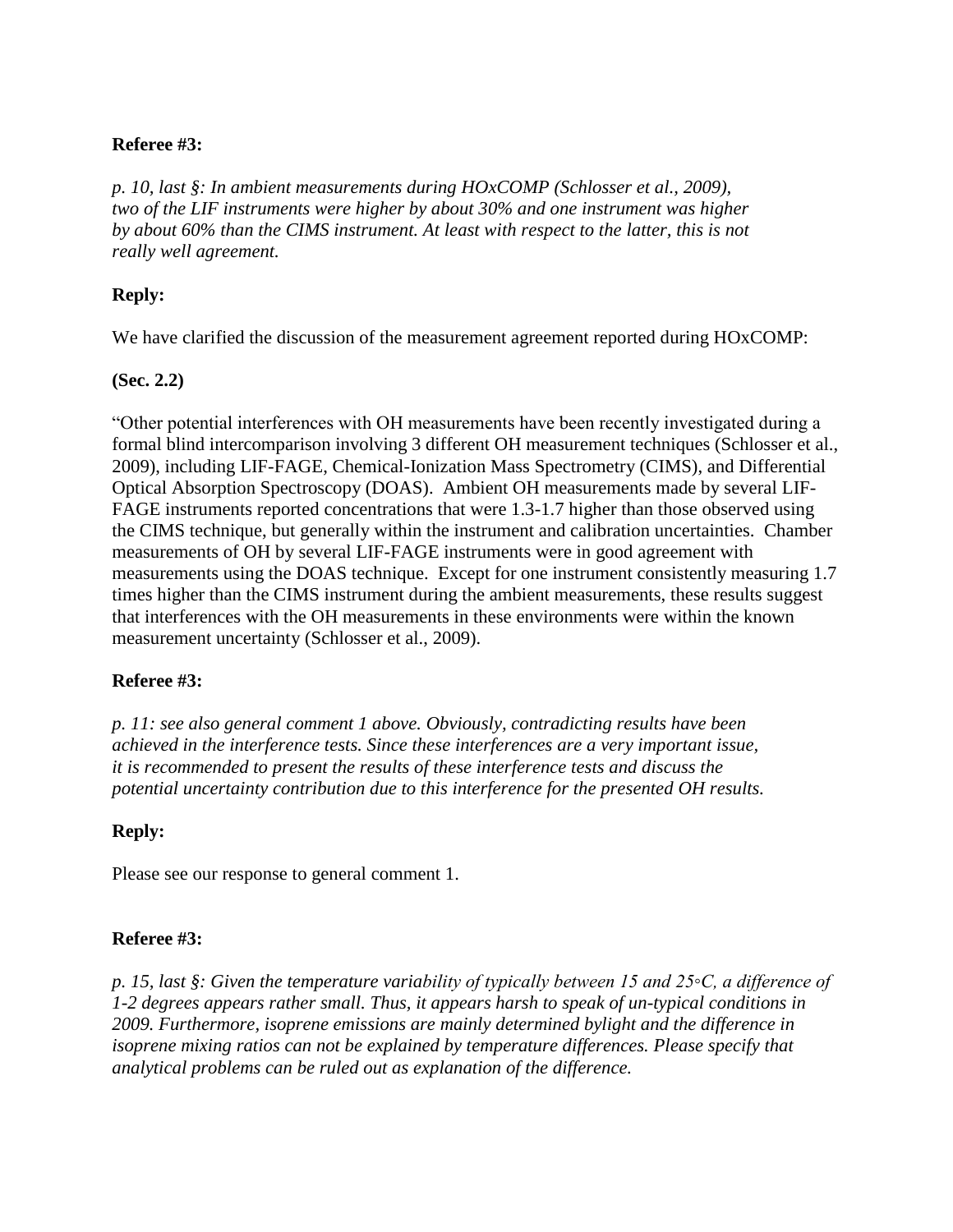## **Reply:**

We have clarified that the unseasonably cold temperatures were in reference to a historical average temperature at the site, and may be responsible for the difference in the measured mixing ratios, although errors associated with the different instrumental techniques cannot be ruled out.

### **(Sec. 3)**

"Temperatures during July 2009 were unseasonably cold, resulting in temperatures approximately 1-2 degrees Celsius lower than in 2008 and 3-4 degrees Celsius cooler than the historical average (Bryan et al., 2012), while the average photolysis rate constants were similar (Figure 3). The low temperatures observed during CABINEX 2009 may be a factor in the difference between the observed isoprene mixing ratios for the two campaigns (Figure 3), as temperature has been shown to have both instantaneous and cumulative effects as a driving factor along with UV/visible light in biogenic VOC (BVOC) emissions (Monson et al., 1994; Petron et al., 2001; Sharkey et al., 2001; Blanch et al., 2011), although unknown errors associated with the different VOC measurement techniques cannot be ruled out."

### **Referee #3:**

*p. 17, ll. 6-12: Please specify the percentage of data which are different from zero beyond their 2-sigma uncertainty.*

## **Reply:**

During the daytime, between 30%-50% of the 2 hr OH measurements are different from zero beyond their 2σ uncertainty value. This has been clarified in Section 3.2 of the revised manuscript.

### **Referee #3:**

*p. 19 and Fig. 9: the main message of Figure 9 is that data are of insufficient quality to check for the corresponding dependencies. This should be mentioned in the text and the figure could be discarded.*

### **Reply:**

We have added a statement to describe the lack of dependence of the observed/modeled OH concentrations on isoprene and on the quality of the data to section 4.1 of the revised manuscript. We have also moved Figure 9 and the corresponding discussion to the supplementary material. Figure 9 has been renamed Figure S7. References to Figures 10-13 have been corrected in the main text.

**(Sec. 4.1)**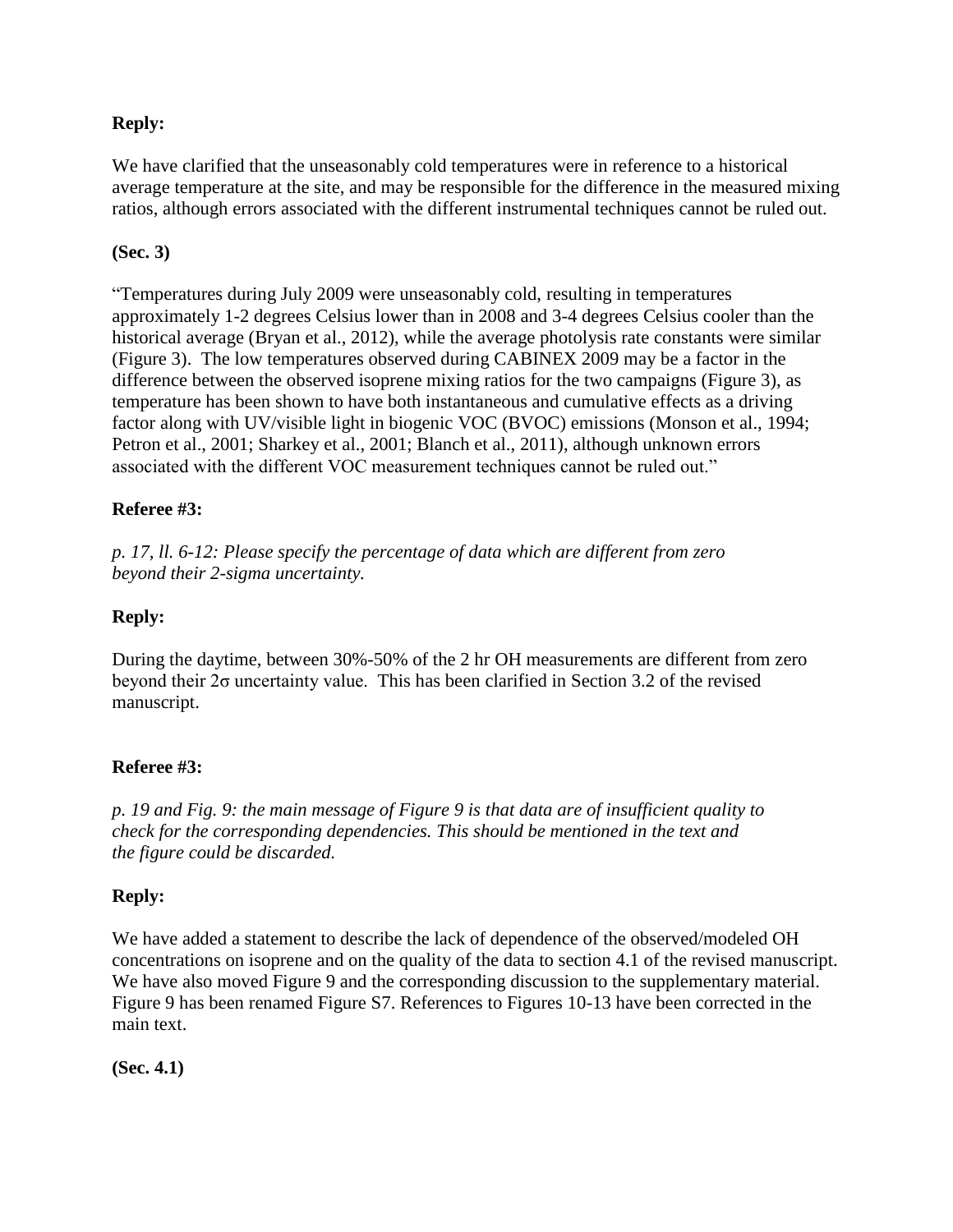"…an analysis of the CABINEX observed to model OH ratio (Figure S7) does not reveal a significant dependence on the isoprene mixing ratio, although the precision of the correlation is poor due to the poor precision of the OH measurements."

# **Referee #3:**

*p. 20, 1st §: There is a huge discrepancy with the results obtained in 1998, and the authors should discuss this further. Have any modifications to the instrument been made which might have affected the results? It is hard to follow the argument here, that in other studies interferences existed (Mao et al., 2012) but this remains vague for the Indiana university instruments. It is strongly recommended to include results of corresponding tests in this paper such that the interference problem can be quantified.*

# **Reply:**

As discussed in response to general comments 3 and 4, it is beyond the scope of this paper to address uncertainties associated with the 1998 measurements made using the Penn State FAGE instrument, which likely operated under different instrumental conditions of pressure and flow rate compared to the IU-FAGE instrument. However as discussed above, we have added an expanded discussion of the 1998 results in light of the recently reported interferences with the Penn State FAGE instrument during the BEARPEX campaign that could explain the difference between the measured and modeled concentrations in 1998 (see response to general comments 3 and 4). Although a similar interference with the IU-FAGE instrument cannot be ruled out at this time, any interference with the measurements presented in this paper would result in a reduction in the measured OH concentrations, leading to an overprediction by the model in contrast to the general underprediction of OH measurements in forest environments by current atmospheric chemistry models (see response to general comments 3 and 4 above).

### **Referee #3:**

*p. 24, section 4.3: Please, specify in the text how the budget is closed. Apparently, Figures 12 and 13 show balanced production and loss, however, the HO2 and the RO2 are not individually measured and the constrained model is partly not consistent with observations (Figures 5, 7 and 8).*

### **Reply:**

We have clarified that the radical budget discussion refers to the model results rather than the measurements.

### **(Sec. 4.3)**

"Given that the model reasonably reproduces the measured OH concentrations, these model derived radical budgets can provide insights into the importance of individual radical sources and